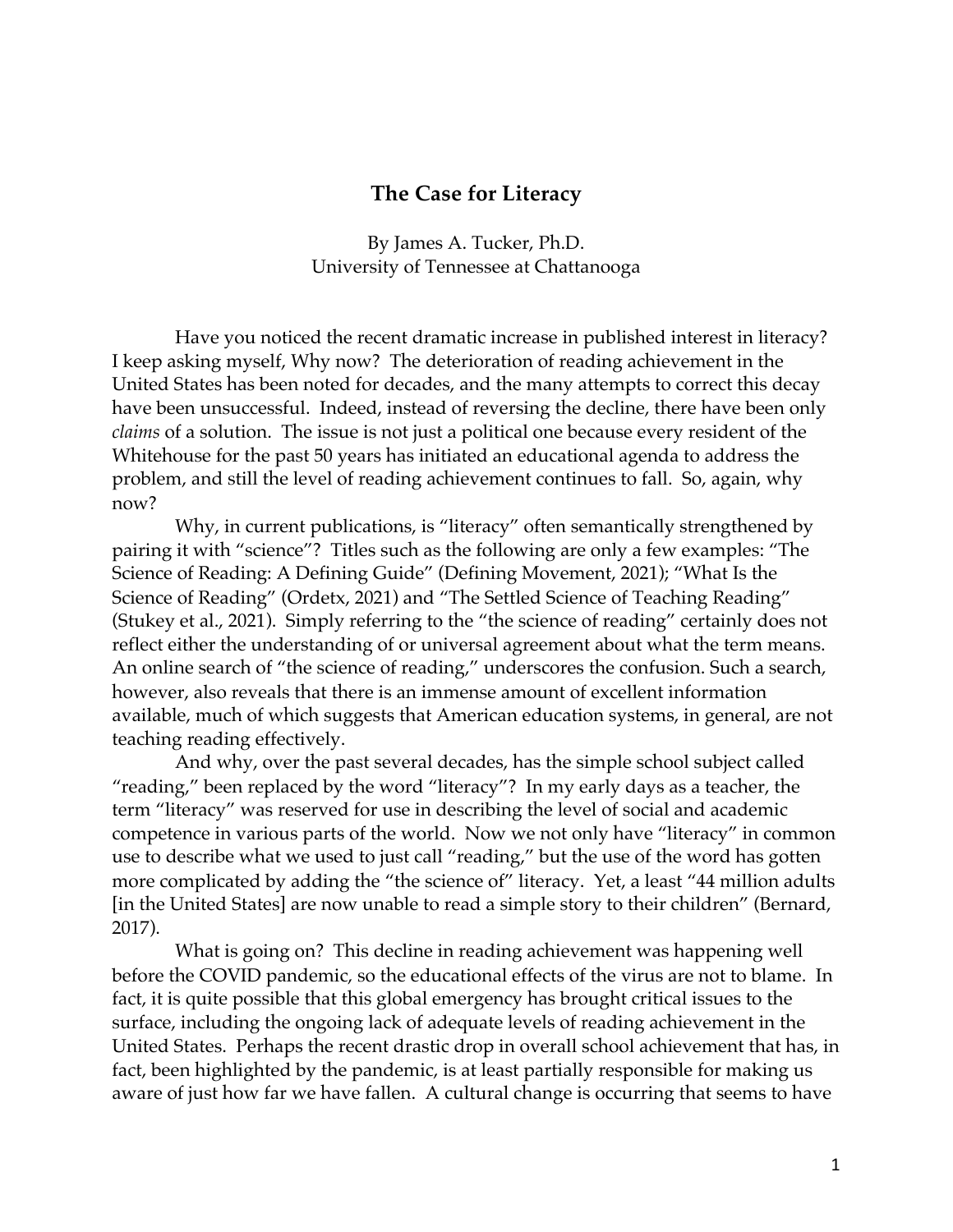more to do with the state of society in general than a specific outcome of the pandemic. We are finally appreciating that the quality of education in the United States has been deteriorating for decades. One initiative after another has claimed to be the solution to this slide, but to date there has been no significant general change in the trajectory, and we continue to read the reports of the negative effects of lower reading-achievement.

Just for the sake of being as comprehensive as possible in analyzing the question, I also realize that the incredible developments in technology may be partially responsible for our oversight. We have been led to believe (consciously or unconsciously) that the technological advances will increase our basic ability to learn and apply knowledge. While this is true on one level, it has had a negative impact on literacy and our ability to apply it. The details of this are beyond the scope of this essay, but basically, the increased dependence on screen-based inquiry has caused "students to miss much of the information, the smaller details that contribute to a holistic, deepreading brain" (Chavous, 2021, para 11).

The long-term effect of our current trajectory is dire indeed. Here in Tennessee, the Governor's Early Literacy Foundation (n.d.) has recently reported the following data:

- According to the National Assessment of Adult Literacy, two-thirds of students who cannot read proficiently by the end of the fourth grade will end up in jail or on welfare.
- Eighty-five percent (85%) of all juveniles who interface with the juvenile court system function at a low rate of literacy.
- Juvenile incarceration reduces the probability of high-school completion and increases the probability of incarceration later in life.

Why have we not fixed this problem long before now? The argument that there is insufficient research-based evidence to give us direction is simply not supportable. Over the past half-century, there have been endless theoretical interpretations of just what the best way to teach reading is. The debate—called "the reading wars"—has raged for decades and is proof enough that the issues are not functional; they are conceptual. I will not go into the issues involved here, because the literature is packed with the arguments. And still there is no evidence from any of the positions that any of them present the needed solution. Basically, then, there is no magic to the so-called "science" of literacy.

One of the best statements that I *have* seen to date is the strong position taken in *The Science of Reading: A Defining Movement* (Defining Movement, 2021)*.* "The science of reading is *not:*

- An ideology or philosophy
- A fad, a trend, a new idea, or a pendulum swing
- A political agenda
- A one-size-fits-all approach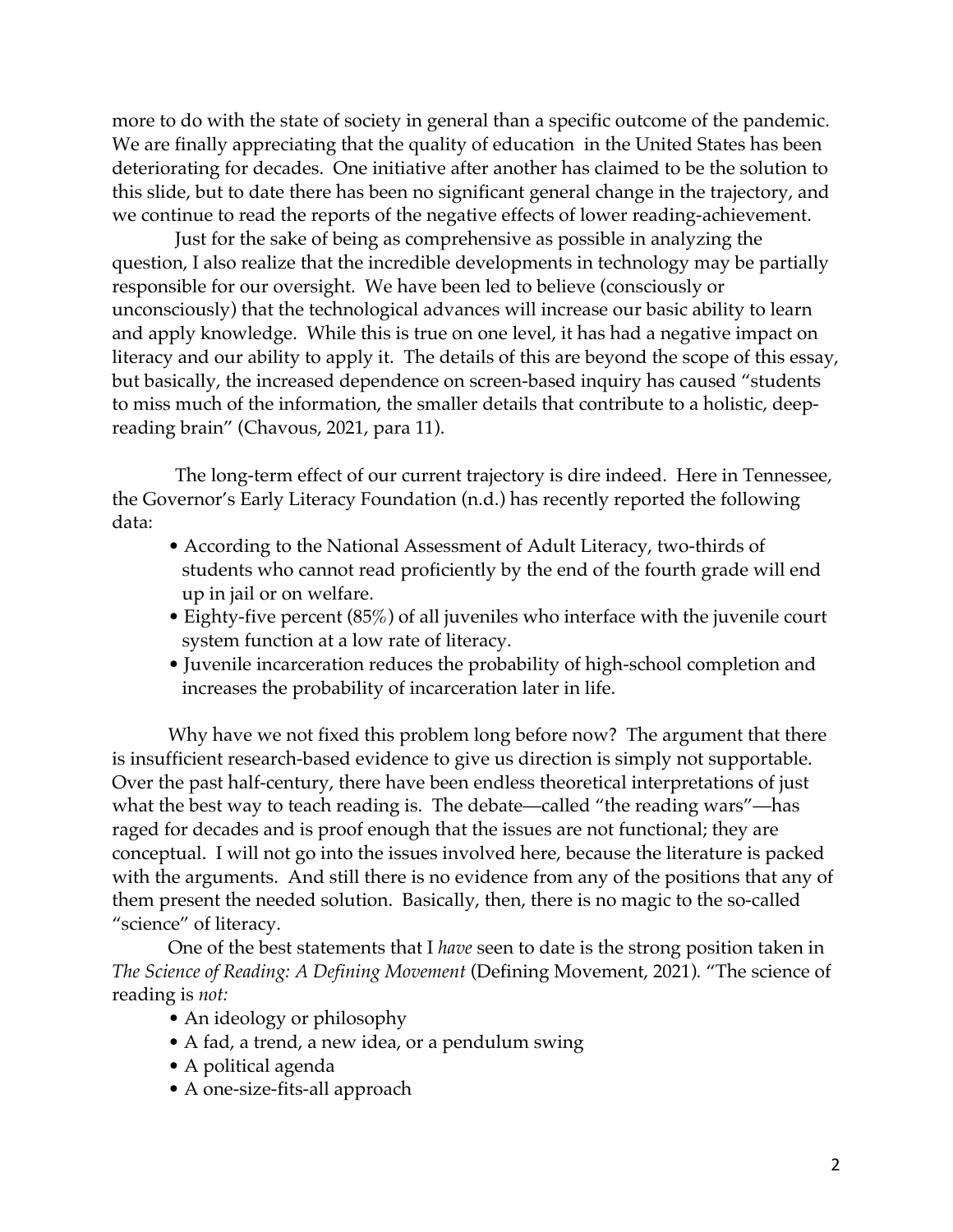- A program of instruction
- A single, specific component of instruction, such as phonics" (pp. 3-4).

In the same document is a suggested definition of the science of reading: "The science of reading is a vast interdisciplinary body of *scientifically-based research* [ital. added] about reading and issues related to reading and writing" (Defining Movement, 2021, p. 3). When I translate the word "reading" into its current use as "literacy," I am comfortable in defining *literacy* as the ability to decipher text and to understand (comprehend) what it means. Understanding what it means can also be defined as a *competency*.

A competency is two-fold—the knowledge of the concept *and* the ability to apply it. So, literacy can be defined as a conceptual competency, and it is one of the most practical competencies that support a healthy collaboration of communities that we call a country. So, where do we look for a solution to the problem?

Principles of learning and effective instruction are based on critical research done over the past century. Because these principles are so well established, no further research is needed. Why, then, are all teachers not being routinely taught to use them to teach all subjects? For example, in 1984, in describing the essence of good teaching, the University of Minnesota researcher S. Jay Samuels told us,

In many ways, good athletic coaching and good classroom teaching have much in common, and principles of coaching applied to the classroom can help students master the basic skills. In essence, to master the basic skills either in sports or the classroom, three elements are necessary: 1. Motivate the student, 2. Bring the student to the level of accuracy in the skill, and 3. Provide the practice necessary for the skill to become automatic (p. 27).

Samuels (1984) provides further wisdom on the subject by relating that "even modest IQ levels, within the 50 to 70 range of educable retardation, seem to be sufficient for mastering the basic skills . . . . Why then, one wonders, if the basic skills can be acquired with IQs in the 50 to 70 range, are there so many children who fail to master them despite having levels of intelligence substantially higher?" (p. 18). Good question!

Basically, the fundamental principle of learning anything is that everything that we learn, we learn on the basis of what we already know. And therein lies what is perhaps the most overlooked element of effective instruction—the assessment of prior knowledge to establish instruction at what Emmett Betts, as far back as 1946, defined as the *instructional level*.

Finally, then, to answer the question that I started with—Why now? Apparently, we finally have come to understand that we cannot survive as a progressive culture if our citizens cannot read, and we are moving toward an illiterate society faster than anyone realized. We need to act! Now! We need to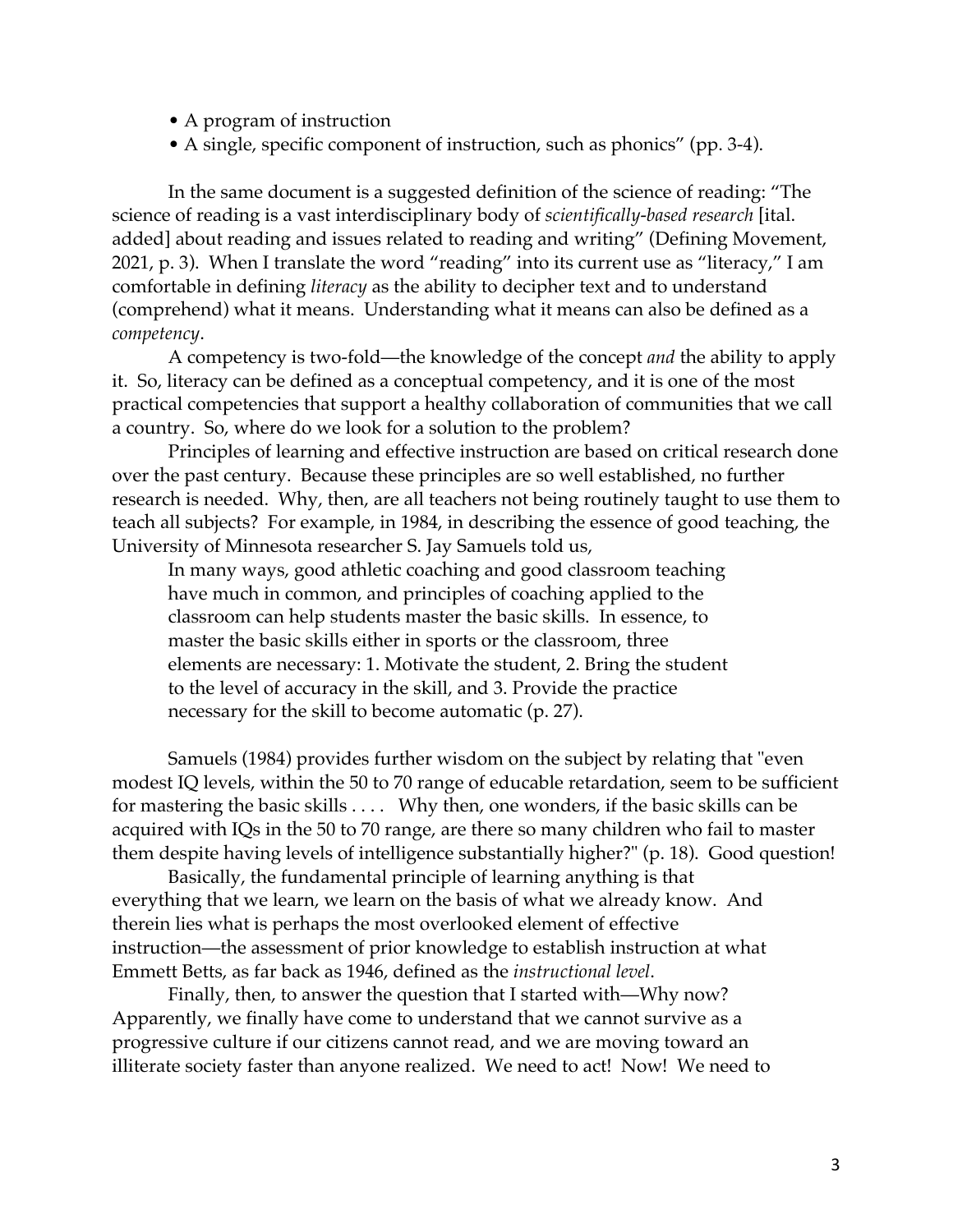immediately apply the following principles, principles that we have known for nearly a century:

- 1. Understand that all children are born motivated, with the desire and ability to learn. And almost all of them have the intelligence to master this basic skill.
- 2. Start at birth, surrounding children with as much verbalization as possible (Suskind, 2015).
- 3. Because all learning is based on what we already know, the first step in effective instruction is to assess the prior-knowledge level of the learner.
- 4. When the base level has been established, present new information in small increments to enhance the ability of short-term memory to maintain it. (This is called mastery.)
- 5. Remember that adequate repetition of mastered learning is essential until the correct response is automatic.
- 6. Continue to apply learned skills when adding additional learning.

.

Like all science, the science of reading is evolving, and there is an increasing awareness of the best ways to teach. But until we start with what is known and build on that, we are ignoring the very basis of how we learn. We need to build our reading instruction around the basic learning-principle that although every learner is unique, simple principles of learning exist that can be applied to maximize results. Meet the learners where they are, regardless of background or age, and build systematically to mastery at what is possible for all of them.

From a national learning perspective, I cannot imagine a more urgent priority.